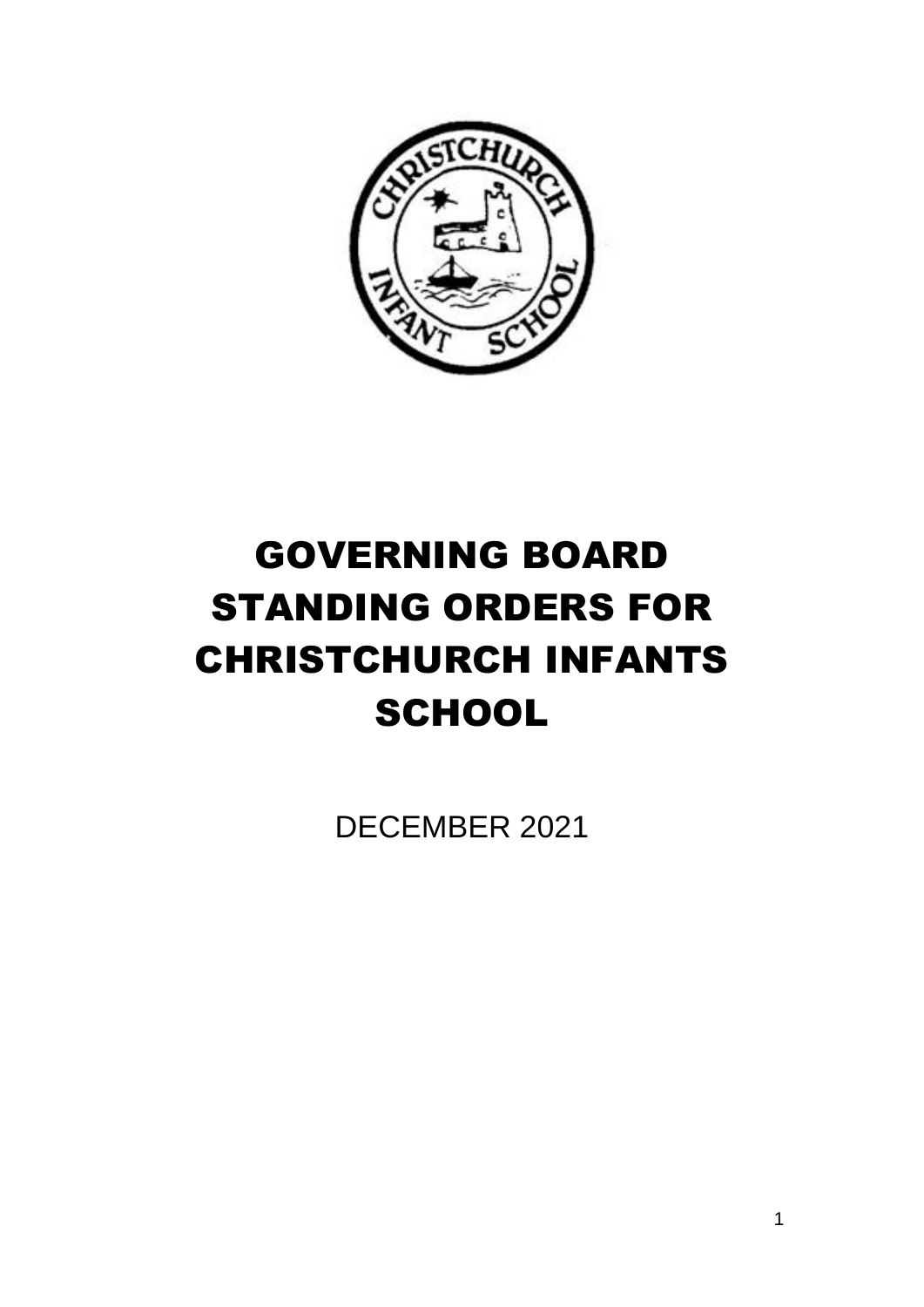# **Introduction**

This set of standing orders for the governing board covers the principal areas of law and good practice and is intended to guide governors in determining the conduct of their business. Legal requirements are shown in the body text in **red bold type**.

# **The Seven Principles of Public Life**

This is an interpretation of Lord Nolan's seven principles, adapted for school governing boards.

As a public body responsible for the well-being of the school and accountable to the parents and the local community (and the diocese or foundation, where this applies), the governing board accepts the following principles as individual governors and corporately as a board.

| Principle 1<br><b>Selflessness</b>   | The governing board takes decisions solely in the interest of the<br>school and its continued development and improvement.                                                                                                                                                                                                            |
|--------------------------------------|---------------------------------------------------------------------------------------------------------------------------------------------------------------------------------------------------------------------------------------------------------------------------------------------------------------------------------------|
| Principle 2<br><b>Integrity</b>      | The governing board does not place itself under any financial or<br>other obligation to outside individuals or organisations that might<br>influence us in the performance of our duties. Individual governors<br>should not act or take decisions for their own personal gain. They<br>must declare any interests and relationships. |
| Principle 3<br><b>Objectivity</b>    | In making appointments, awarding contracts or recommending<br>staff for rewards and benefits, the governing board makes choices<br>impartially, fairly and on merit.                                                                                                                                                                  |
| Principle 4<br><b>Accountability</b> | The governing board is accountable for its decisions to the public<br>and particularly the school's parents, and accepts it must and will<br>submit itself to appropriate scrutiny, including through inspection<br>and financial audit                                                                                               |
| Principle 5<br><b>Openness</b>       | Whenever possible and practicable, we are open with our actions<br>and decisions and the reasons underpinning them.                                                                                                                                                                                                                   |
| Principle 6<br><u>Honesty</u>        | Individual governors accept each has a duty to declare any private<br>interests relating to duties as governor, and to resolve any conflict<br>in a way that protects the public interest.                                                                                                                                            |
| Principle 7<br>Leadership            | The governing board promotes and supports these principles by<br>leadership and example.                                                                                                                                                                                                                                              |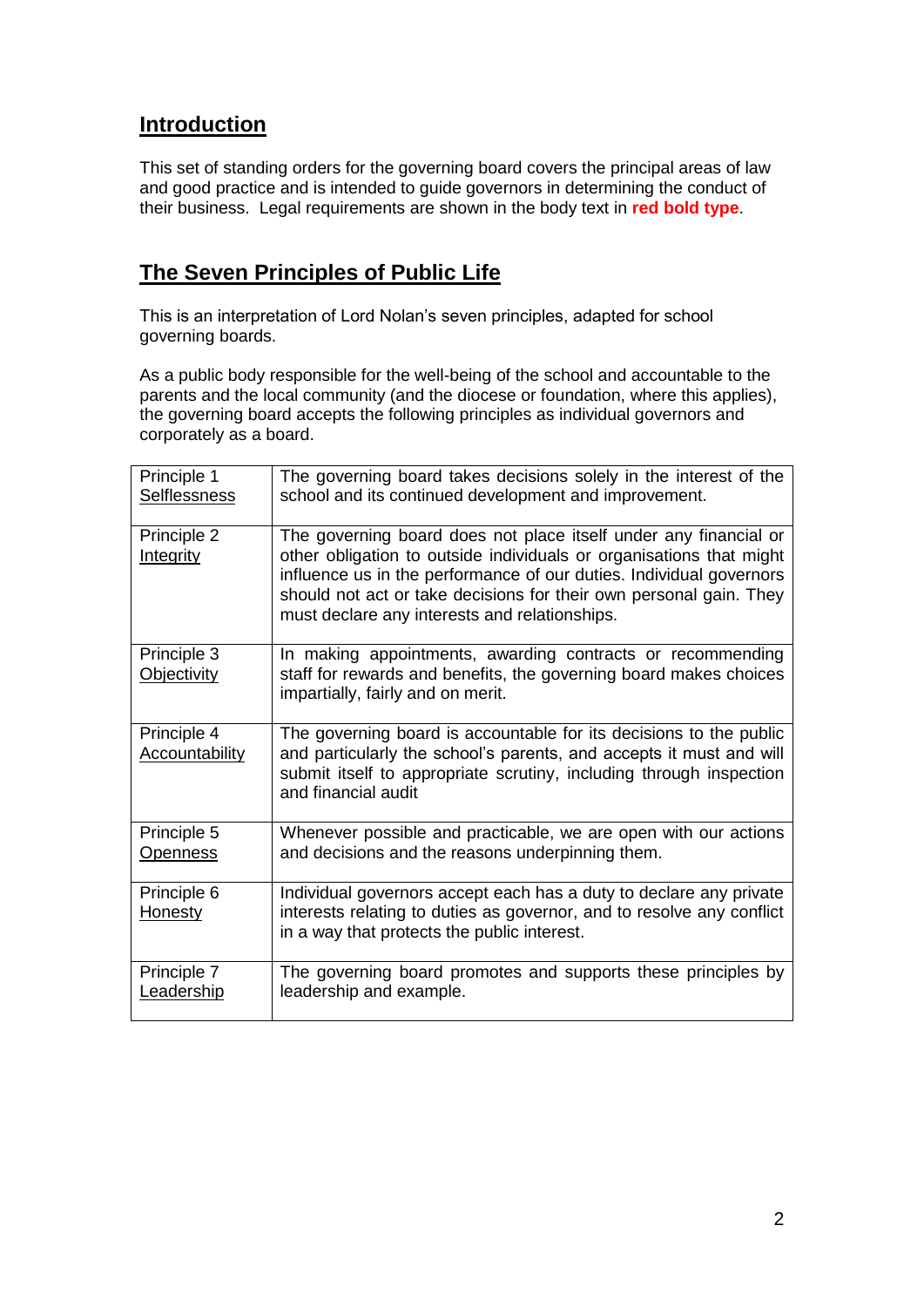# **Governing board roles and relationships**

The governing board and Headteacher work in close partnership. The Headteacher is the operational manager of the school, the governing board should have a strong focus on three core strategic functions:

- **Ensuring clarity of vision, ethos and strategic direction**
- **Holding executive leaders to account for the educational performance of the organisation and its pupils, and the effective and efficient performance management of staff**
- **Overseeing the financial performance of the organisation and making sure its money is well spent.**

The school development plan will generally provide the main mechanism for the strategic planning process. The governing board will monitor and evaluate progress and review the strategy for the school and in doing so will consider advice given by the Headteacher and the Self Evaluation Partner or external advisor.

The governing board will delegate sufficient powers to the Headteacher to allow him or her to perform the management duties of the post effectively and the Headteacher will report regularly to the board.

# **The composition of the governing board**

**The composition of the governing board is specified in the Instrument of Government.** 

**The governing board will review its composition annually,** at the first meeting of the autumn term and will take into consideration such matters as the efficiency and effectiveness of the number of current governors and the ease or difficulty of recruitment. A skills audit should be carried out regularly to help with recruiting governors with the skills needed.

**Where a change of Instrument is clearly desirable, this matter will be considered and any decision to change the instrument made as an agenda item at a meeting of the full governing board.**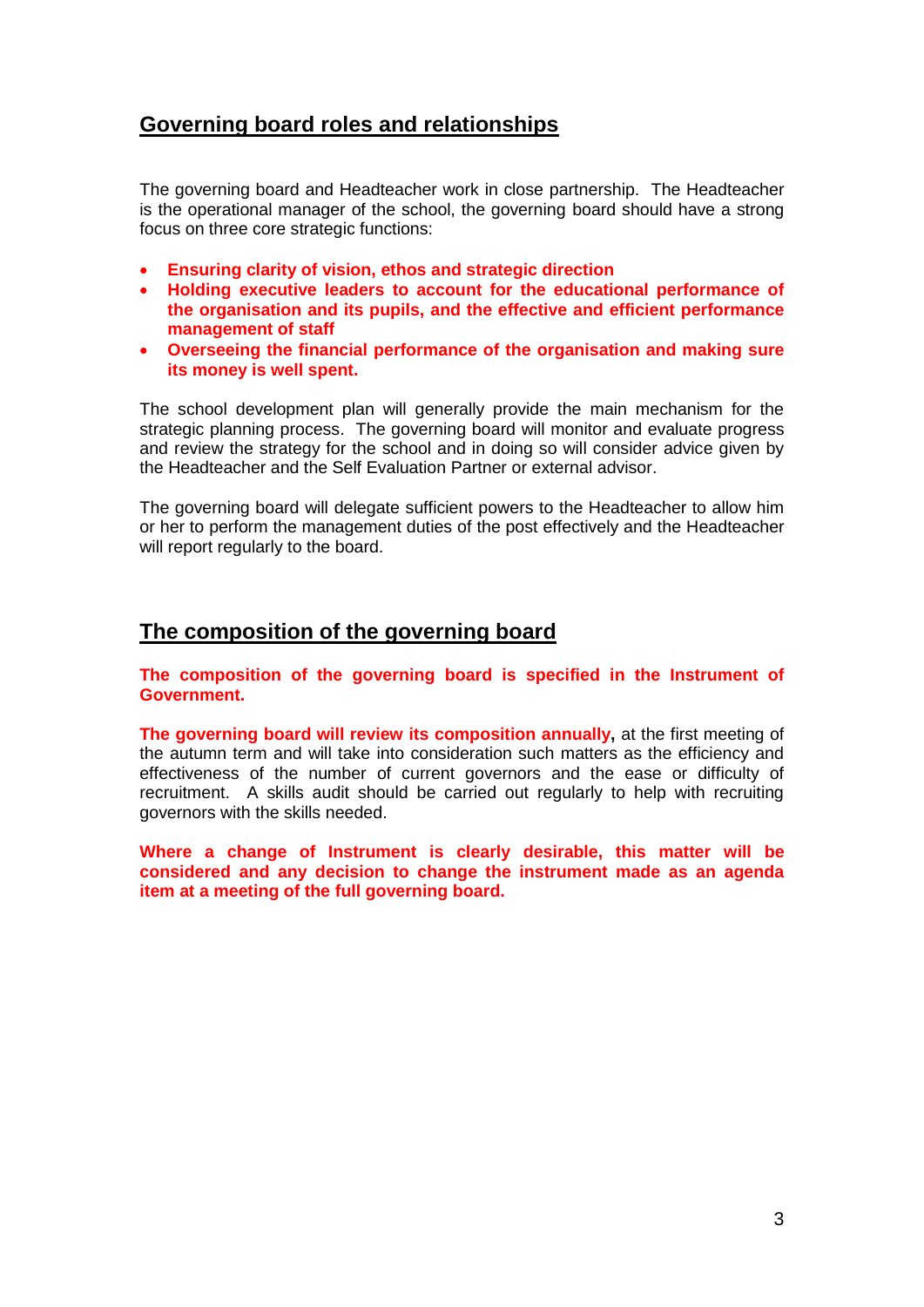# **The election/appointment, induction and responsibilities of governors, officers of the governing board and the clerk**

# **The election and appointment of governors**

The clerk should ensure that the governing board is aware of forthcoming governor vacancies at least three months before those vacancies are due.

**Parent** governors are elected using the procedures and paperwork developed by and available from Dorset Governor Services. A copy of this is available on the Governor Services pages within Dorset Nexus. **Parent governor positions must be filled by carrying out an election, although an appointment to this category can be made by the governing body immediately following an unsuccessful election.**

**Staff** governors are also elected, again using the relevant Dorset procedure found on Dorset Nexus. Boards can only have one staff governor position on their instrument but can decide to appoint members of staff as a co-opted governor, although you should ensure that staff do not take up more than one third of the total number. The staff governor position is open to all staff and should it go to a ballot, if more people apply than positions available, then all staff are entitled to vote.

**Local Authority** governors are nominated by the Local Authority, by working with the governing board to advertise the position and determine what skills are currently needed. All applicants must complete an application form and the chair of governors must complete a meeting slip (showing whether the board are in support of each applicant, and a conversation has taken place around role and responsibilities). The LA will then make a nomination to the governing board.

The governing board will then make the appointment at a quorate full governing board meeting, ensuring that their eligibility criteria previously set has been met.

**Co-opted** governors should be appointed to the board based on the outcome of the latest skills audit to ensure the board has a wide range of experience and knowledge to ensure effective governance and success of the school.

Those wishing to be considered for election to the board should d so by writing a short synopsis of their knowledge and experience and how this can contribute to effective governance of school.

The decision to appoint shall be taken at full governors meeting and the outcome noted by the Clerk in the minutes.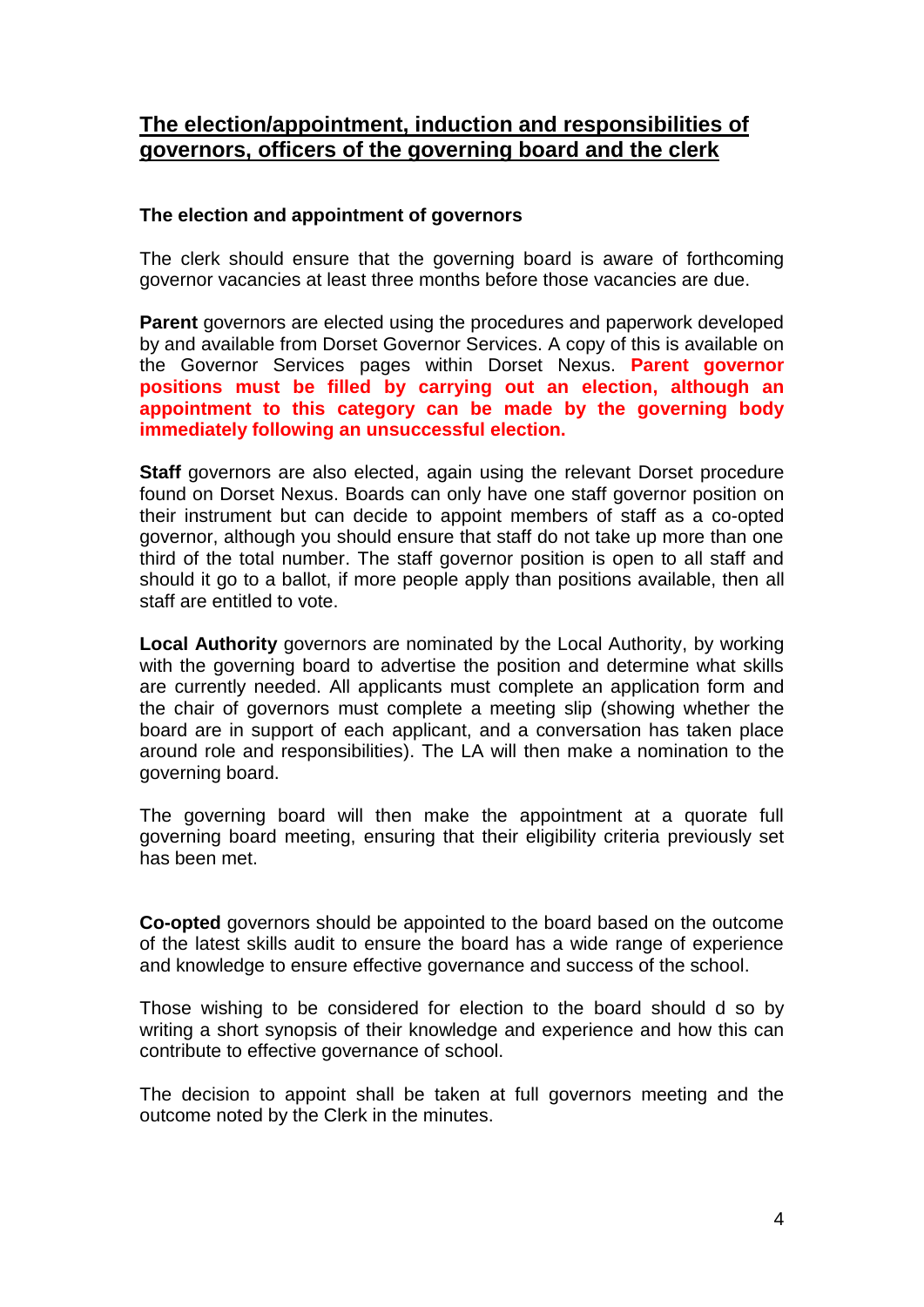**Associate members** may be appointed to the governing board in addition to the complement of governors. Associate members are **not** governors and do not count towards a quorum. They are appointed to contribute specific areas of expertise or advice. They may sit on committees and the governing board may bestow voting rights. They may attend FGB meetings but cannot be given voting rights at these meetings. Their term of appointment will be individual to each associate member and can be set between one and four years. This all must be decided upon and recorded on appointment.

### **The induction of new governors**

New governors shall be inducted in accordance with the Christchurch Infants School induction policy.

## **Appointment, induction and duties of the clerk to the governing body**

**The governing body must appoint a clerk to the governing board. The clerk must not be a governor, an associate member or the headteacher of the school.**

**The governing body may remove the clerk to the governing board from office.**

#### *Appointment*

When a new clerk is to be appointed, the governing body should consider the model clerks' job description available from Human Resources, County Hall.

#### *Induction*

Once the new clerk has been appointed the chair of governors and headteacher will take the lead in implementing the induction programme agreed by the governing board.

The key elements of the induction programme include:

- Helping the new clerk to locate essential documentation, support and information – if the board buys the Dorset Governor Services SLA signpost here
- Job description: clarifying pay, hours and conditions of service
- Agreeing line management relationships (this is the chair's responsibility)
- Agreeing an annual appraisal for the clerk this should be carried out by the chair
- Support for the clerk's professional development, including attendance at clerks' termly briefings and courses provided by Dorset Governor Services. Consider covering expenses to enable the clerk to attend these courses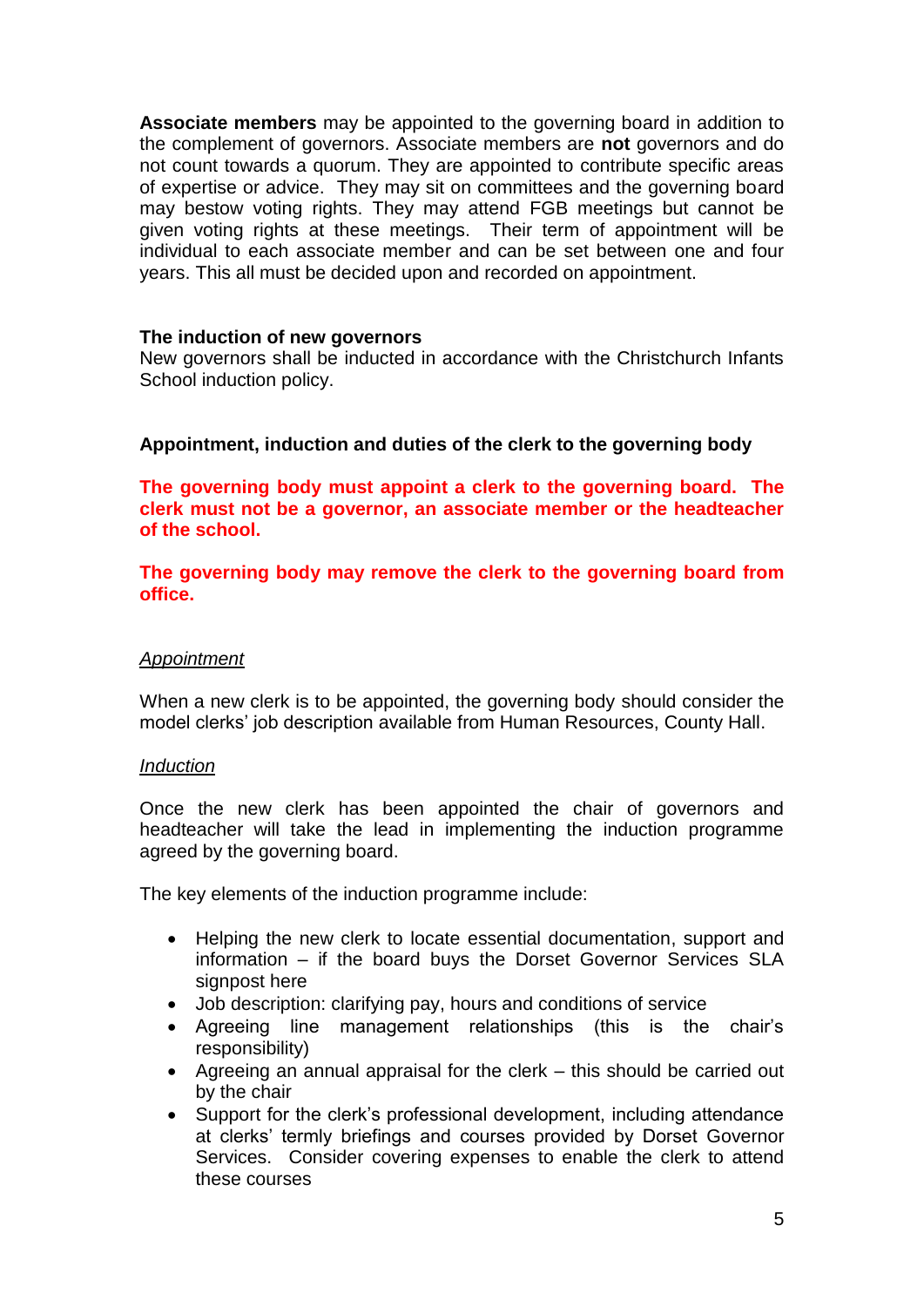# *Duties*

# **The clerk shall:**

- **Convene meetings of the governing board**
- **Attend meetings and produce minutes**
- **Maintain a register of members of the board, including associate members**
- **Maintain a register of governors' attendance at meetings and report on non-attendance to the governing body**
- **Give and receive notices concerning governor appointments, resignation and disqualification**
- **Advise and guide the board on legal and procedural matters**
- **Perform such other functions suitable to the post as may be determined by the governing body.**

The appointment of elected officers of the governing board: the chair and vice chair of governors and committee chairs

The legislative requirements are that:

- **Every governing board must elect a chair and vice chair**
- **The chair and vice chair must be members of the governing board and must be governors – associate members can not be elected to either position**
- **Prior to the election the governing board must determine the date on which the term of office of chair and vice-chair will end**
- **The election must be at a full meeting of the governing board**
- **Governors who are paid to work at the school cannot be chair or vice chair of the FGB**
	- **The chair or vice chair shall cease to hold office when: s/he leaves the governing board, is paid to work at the school or is removed from office by the governing board**

At Christchurch Infants School;

- The election process shall normally be held at the first meeting of the autumn term unless where a mid-year election is necessary, for example where an office holder chooses to resign in mid-term.
- If the chair resigns the vice-chair will step up as acting-chair until a successor can be appointed at the next meeting of the full governing body.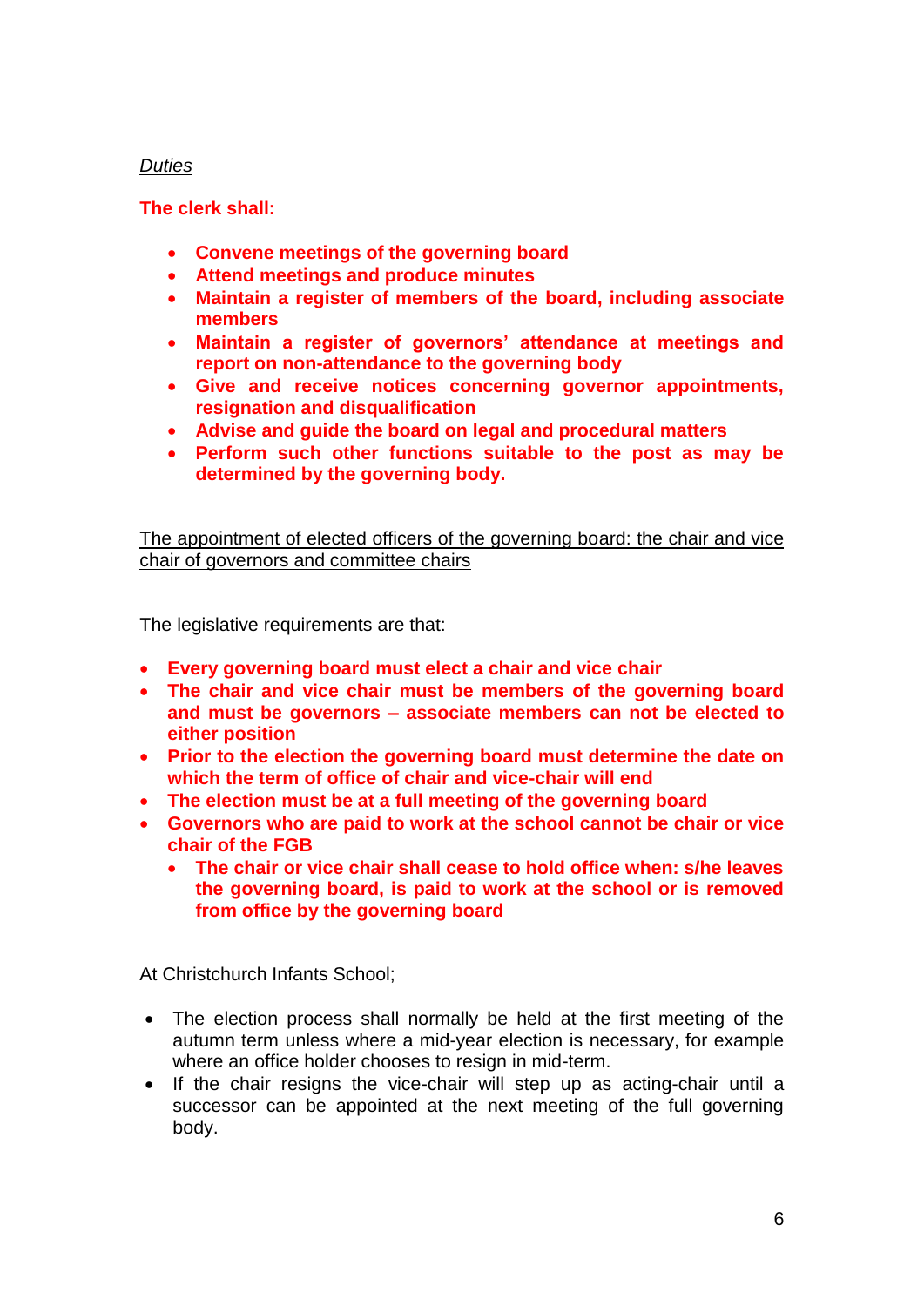- The standard length of the term of office is one year. The chair and vice chair can serve longer if they are re-appointed each year, but the NGA recommend that no chair serve longer than six years.
- Governors are permitted to nominate themselves for office.
- Nominations are sought in the Summer term last Full Governors meeting and will be returned to the clerk by the end of the term for election at the beginning of the next school term. The clerk will write seeking nominations and the election will take place at the first Full Governor meeting of the new term.
- If there is only one nominee for each position, the nominees will leave the meeting so that the remaining Governors can discuss the appointments and elect those persons.
- Votes will be indicated by a show of hands.
- Candidates cannot vote for themselves.
- Absent governors will be allowed a proxy vote if requested.
- The agenda for the governing board meeting at which the chair and vice chair elections will take place should list the election as the first item, and give details of any nominations received in advance
- The clerk will chair the part of the meeting dealing with the election of the chair
- The governing board should ask prospective chairs and vice chairs to leave the room while the ballot takes place and the outcome is discussed
- Once the chair is elected s/he conducts the election of the vice chair, using the same procedures adopted for the election of the chair

## The appointment of committee chairs and vice-chairs

**There is a legal requirement that each committee should have a chair.** The law does not actually require a vice chair, though it is good practice to elect or appoint one if that is the committee's or governing board's wish.

The governing board will decide either to appoint committee chairs and vice chairs or to delegate that decision to the committees themselves.

An associate member may be elected or appointed chair of a committee. There is no set process for the election of committee chairs (and vice chairs if wanted) but it is probably a good idea to follow the same procedure as agreed for the chair and vice chair of the full governing body.

#### Removal of chair and vice chair from office

In certain circumstances, the governing body may, by resolution, remove the chair or vice chair from office. Where removal is being considered the governor proposing removal should attempt informal resolution by discussion with the chair or vice chair.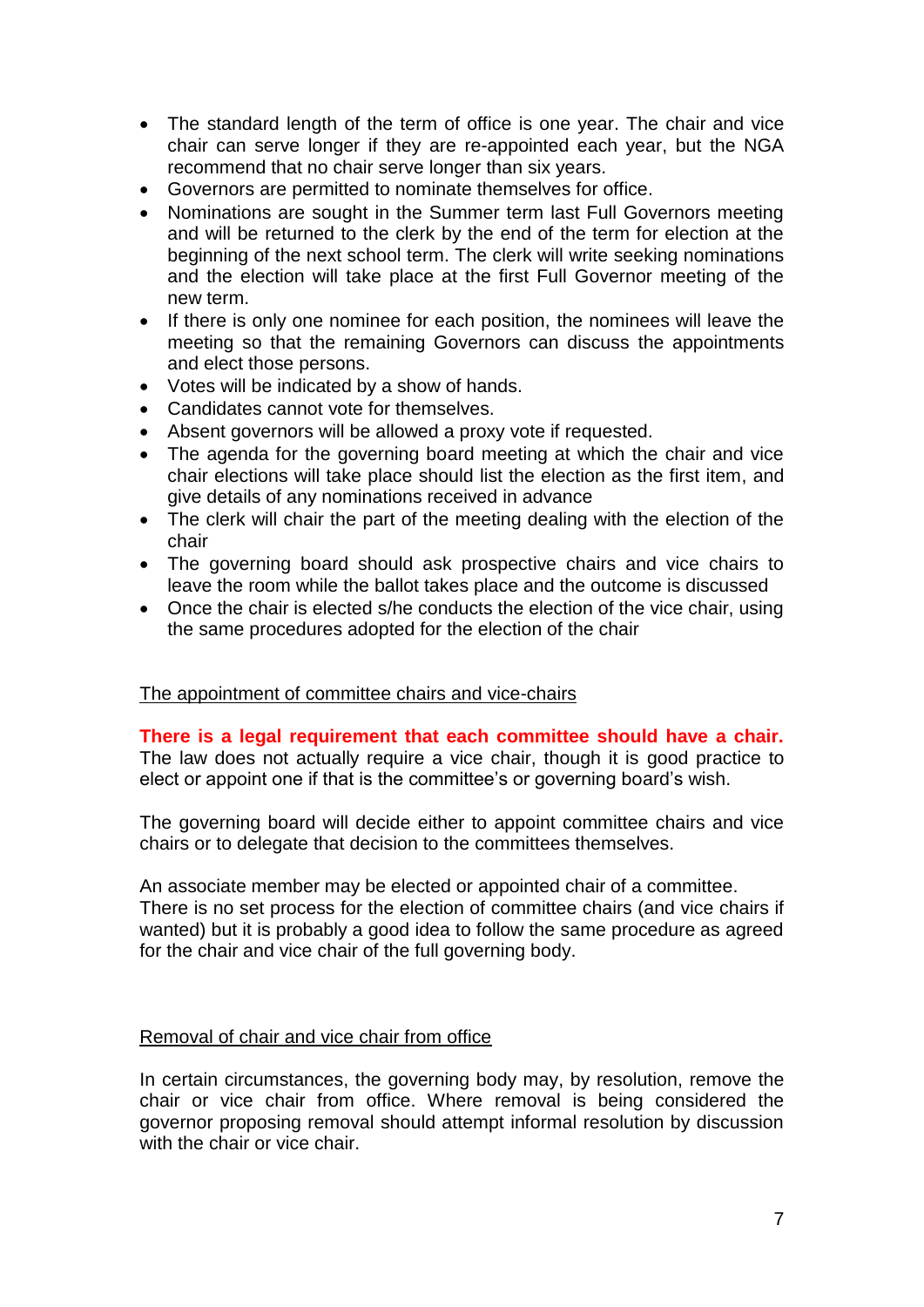**If a decision to propose removal is made this must be a specified item of business on the agenda of a full governing body meeting. Before the governing body resolves to remove the chair or vice chair the governor proposing the removal shall (at the meeting) state reasons for doing so and the chair or vice chair shall be given the opportunity to make a statement in response before withdrawing from the meeting.**

At the meeting, following the withdrawal of the chair or vice chair, the governing board will discuss the proposition to remove and will vote by paper ballot. In the event of a tied vote the person chairing the meeting will have the casting vote.

#### **Individual governors' roles and responsibilities**

**The governing body will appoint named governors to manage the Headteacher's performance management.**

The governing board may also appoint named governors (often called link governors) for specific areas such as safeguarding, SEND, English, Maths, EYFS etc.

The governing board will review these positions at the first full governing body meeting of the school year and fill any vacancies.

Where appropriate, the governing body should adopt the governor job descriptions from the governor services website.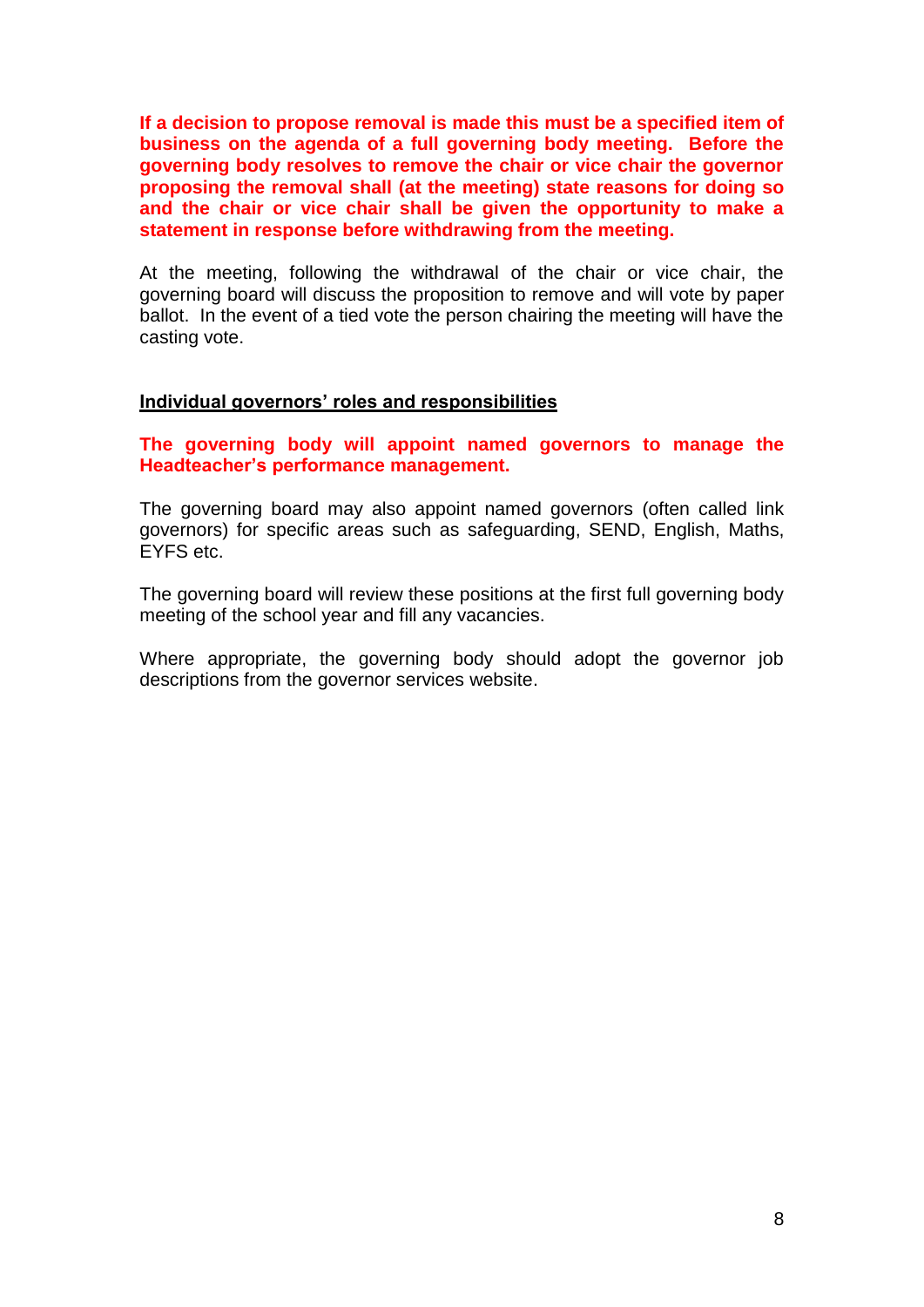# **Expenses and pecuniary interests**

## Governors' expenses

**The governing board must agree a policy on the payment of governors' expenses from the school's delegated budget, recognising that there is no statutory obligation on a board to pay expenses though the DfE recommends that it should.**

In considering whether to make payment of expenses the governing board should consider such factors as equal opportunities and the recruitment and retention of governors as well as the cost implications of paying governors' expenses.

If the decision is that expenses will be paid the governing body's expenses policy must be in line with legislation and detail the areas in which expenses can be claimed, the rate of payment and how individual governors' claims are submitted and processed. (*A model policy is available from governor services)*.

#### Pecuniary and business interests

## **The governing board must maintain a register of governors' pecuniary and business interests**

- The register is maintained by the clerk to the governing board and is kept confidentially in the school
- New governors will be asked on appointment to complete a form detailing pecuniary and business interests
- Existing governors will be reminded at least annually (at the first full governing board meeting of the autumn term) to sign a new form (or sign and re-date the existing form), even if there is no change in their circumstances, to show that the information is current
- Individual governors whose circumstances change in respect of pecuniary and business interest during the year should take the initiative in completing a new form
- Declaration of Business Interests must be a standing item on every agenda: FGB and all committees.

**A governor with a pecuniary or business interest will withdraw from the meeting during the discussion of that item if the governor, or a close relative (as defined) stands to gain financially from the decision, has a personal interest in the matter under discussion, or is related to a parent, pupil or employee under discussion. The school must publish information for governor Business Interest forms on the school website.**

Declaration of Business Interests should be at the top of the agenda for every meeting (full governors and committees) to prompt governors to declare their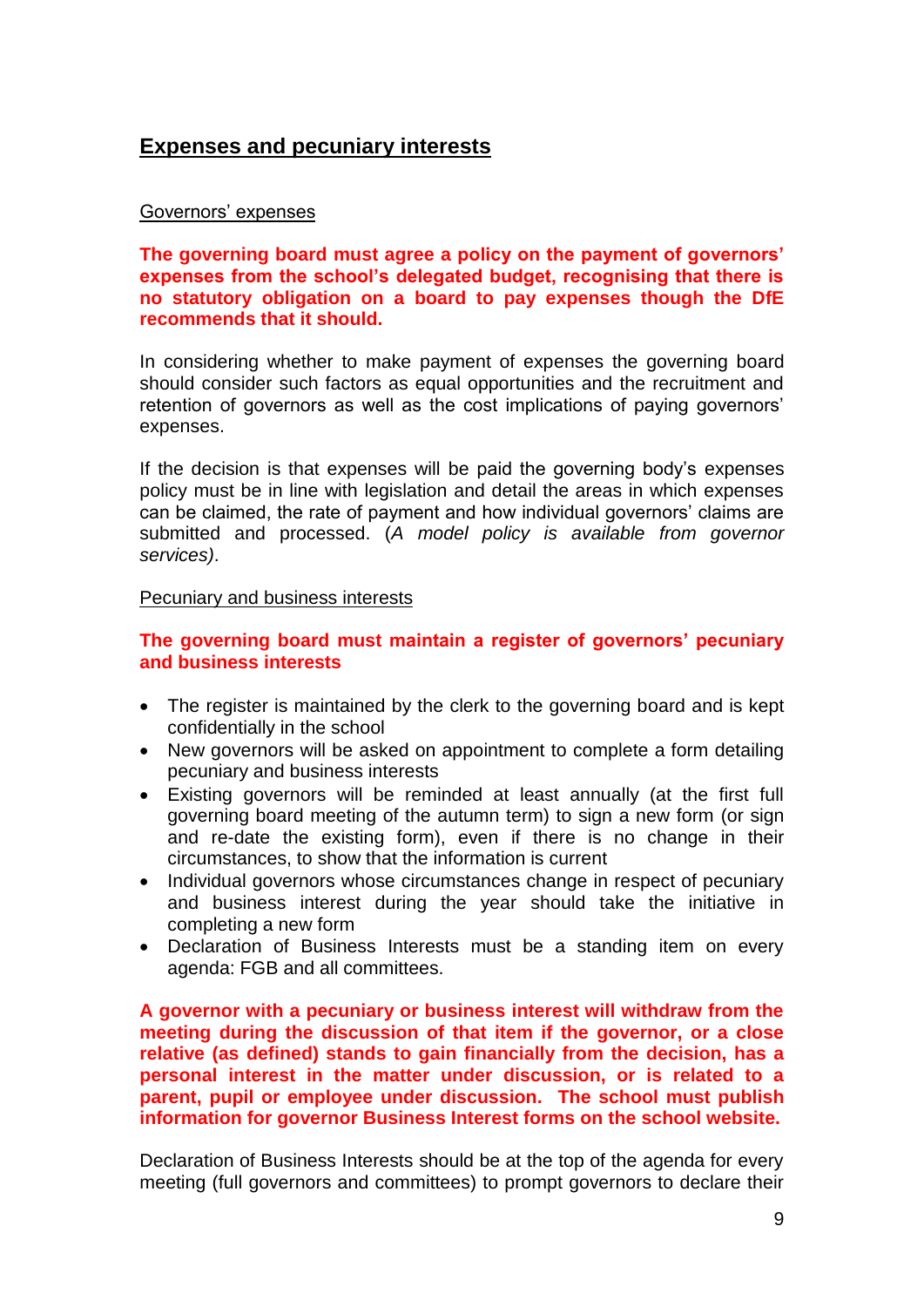interest and withdraw. The clerk will ensure that the attendance record shows that all governors present at the meeting have confirmed that there are no updates to the held records with regard to business interests. A minute that this matter was raised and the response from those present will also be made.

Where a governor has a personal, pecuniary or business interest in an item under discussion at a meeting, the clerk will draw this to that governor's attention if the governor has not already personally identified an interest at the start of the meeting.

# **Meetings of the governing board**

**The governing board conforms to the legal requirement to meet three times each academic year.**

**Meetings of the governing board are convened by the clerk.** 

**The clerk will give written notice of the meeting, a copy of the agenda and any reports or other papers to each governor, the Headteacher and associate members at least seven clear days in advance of the meeting, except in cases of emergency where the chair considers a meeting is needed to decide on a matter requiring urgent consideration, when this period may be shortened.**

**Any three members of the governing board may request a meeting by giving written notice to the clerk that includes a summary of the business to be transacted. The clerk must convene the meetings as quickly as is reasonably practicable.**

**Full notice is required of any meeting at which consideration is to be given to the removal of chair or vice chair, the suspension of any governor, or a decision to serve notice of discontinuance of the school.**

The governing board expects all governors to make every effort to attend and contribute to all meetings of the full governing body and the meetings of the committees of which they are members.

The governing board will agree the annual number of its meetings and how many times it will meet in each term at the first full governors meeting in Autumn term. This will generally be 2 or 3 meetings per term and a minimum of 8 meetings through the academic year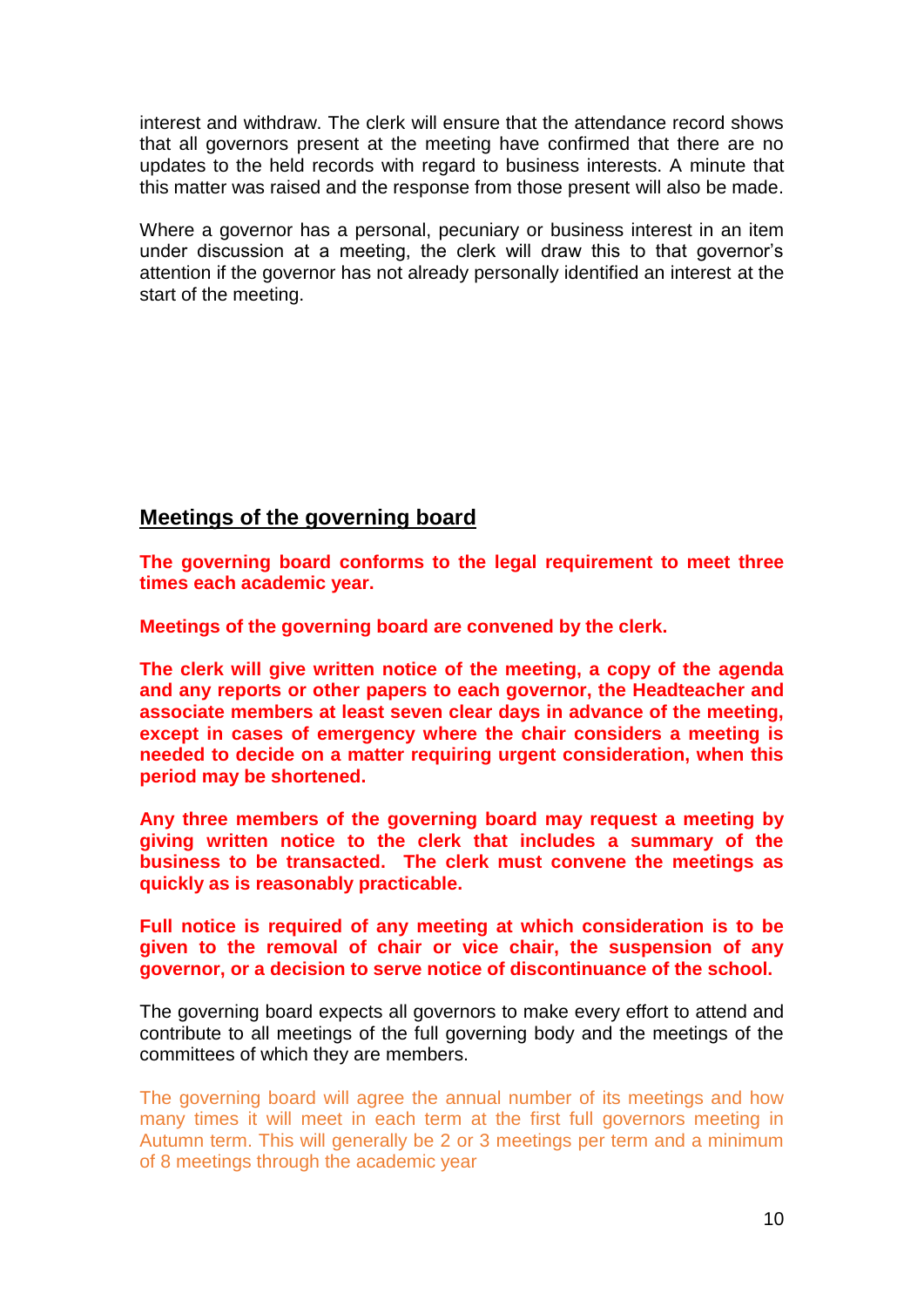At the first meeting in the autumn term the governing board agrees the times and dates for full meetings of the governing board for the rest of the academic year. The meeting length is scheduled to be within 2 hours and if the business has not been completed in this time that the governors present may decide to continue the meeting to deal with the agenda items or discontinue and reschedule.

The times and dates of meetings of committees are decided by the governing body or the individual committee for the full year, taking account of governing board meeting dates.

The day and time of meetings are reviewed annually taking into account availability of most governors, and work-life balance for staff governors and the Headteacher.

#### Voting

**The quorum for a meeting of the governing board and for any vote on any matter shall be one half (rounded up to a whole number) of the actual membership of the Governing Board, excluding vacancies. (***For example, if your governing body has sixteen places but only thirteen are filled, the quorum is half of thirteen rounded up, so seven.)*

**Every question to be decided at a meeting of the governing board shall be determined by a majority vote of the governors present and voting on the question.**

**Where there is a tied vote the chair, or the person acting as chair (provided s/he is a governor), shall have a casting vote (associate members acting as chair do not have a casting vote).**

- Normally decisions will be agreed by the chair seeking a consensus view at the end of a discussion
- Where the chair or another governor (with the support of the governing board) considers it appropriate to take a formal vote, the governing body shall determine whether this will be by show of hands or ballot
- A secret ballot will be organised where this is agreed by the governing board
- All formal resolutions put to a vote require a proposer and seconder and will be decided by a simple majority vote, with the chair having a casting vote
- The clerk will record the voting figures, including abstentions
- Information on how individual governors voted is confidential to the meeting and should not be published

#### Drawing up agendas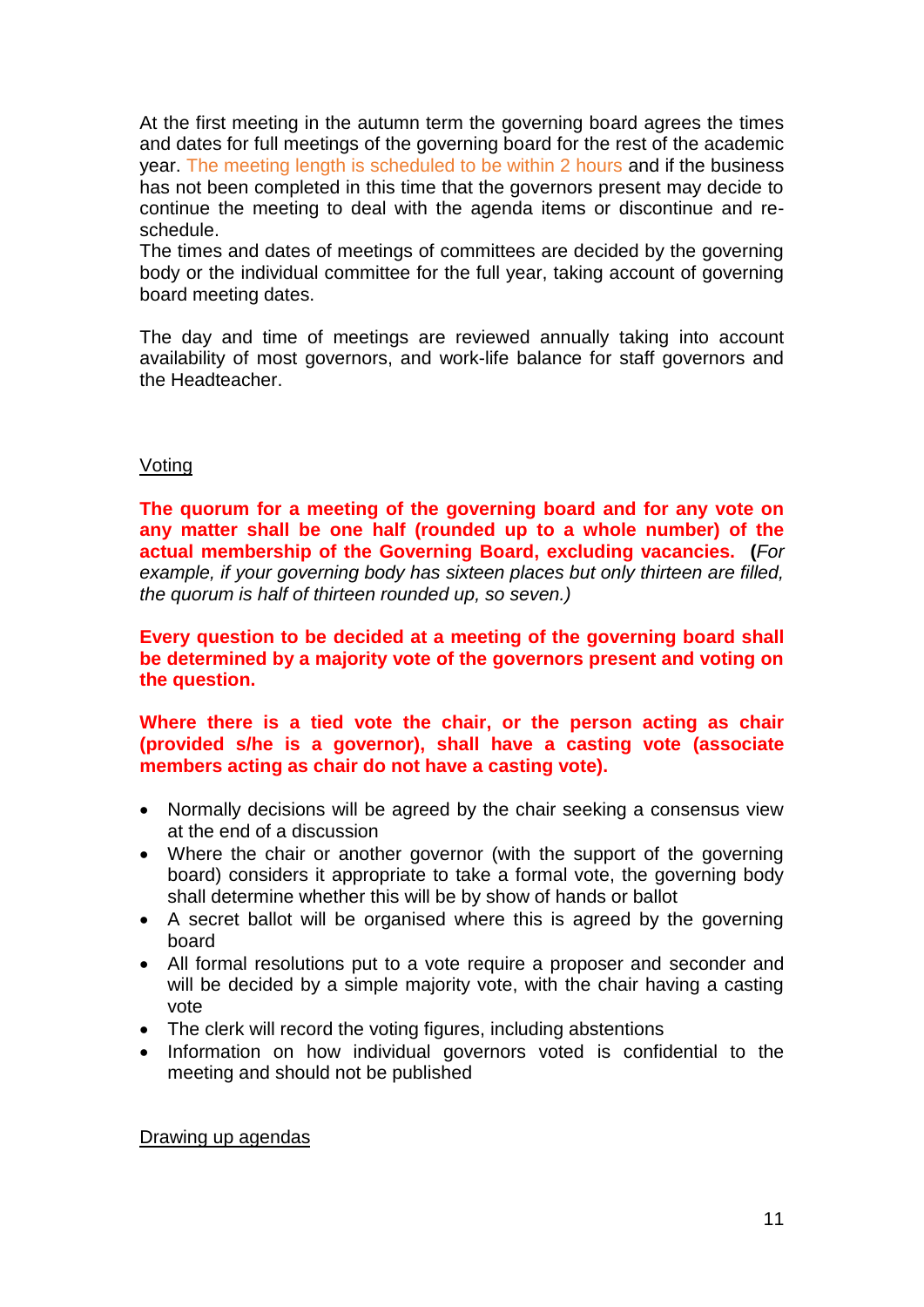For full meetings of the governing board the agenda will be considered between the chair of governors, the Headteacher and the clerk at least three weeks before the meeting. At the agenda meeting priorities will be discussed and the agenda agreed. (*The board should have a year planner to help with this*).

Governors may request for items to be placed on the agenda for governing body meetings by contacting the clerk or the chair at least 7 days prior to meeting.

The chair makes the final decision on agenda items, placing priority items near the top of the list. The chair should not use this power to forbid discussion of matters put forward by governors.

The agenda of every meeting of the governing body should include an item concerned with school development, often supported once a term by a written report by the Headteacher, his or her staff nominee or the school development group.

Each agenda item will include a brief description to help governors to prepare properly for that part of the meeting and any papers needed for that item will be identified.

**The agenda and any supporting papers (and, if not previously distributed, the approved draft minutes of the last full meeting of the Governing Body and the minutes of committee meetings) will be sent to all governors to arrive at least seven days before the meeting in question**.

Only governors who have received minutes may vote on whether the minutes may be accepted.

The same processes are used in drawing up committee agendas. The committee clerk, committee chair and Headteacher will be involved in this case.

Any Other Business will not be included on the agenda for full governing body or committee meetings. A suggestion would be for the board to decide whether such additional items can be dealt with at the meeting, referred to one of the committees, deferred to a later meeting or should not be included on any agenda.

# **Minutes**

**The clerk (or person appointed to act as clerk) will ensure that minutes of the proceedings of a meeting are drawn up and signed (subject to the approval of the governing board) by the chair at the next meeting.**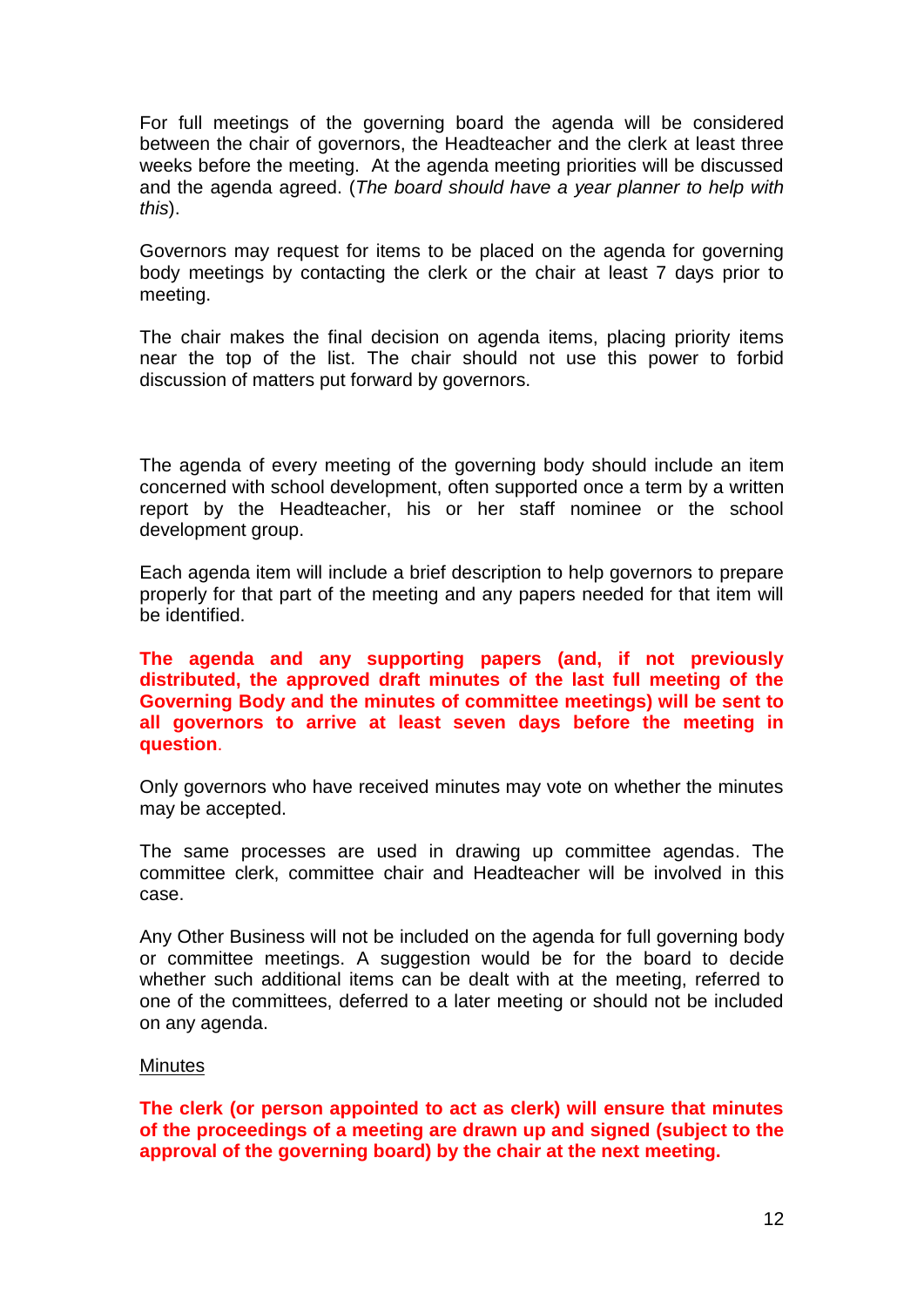**The governing board must, as soon as reasonably practicable, make available for inspection by any interested person a copy of:**

- **The agenda for every meeting**
- **The signed minutes of every such meeting**
- **Any reports or papers considered at any such meeting**

**The governing body can exclude any material relating to:**

- **A named person who works, or it is proposed should work, at the school**
- **A named pupil at, or candidate for admission to, the school**
- **Any other matter that, by reason of its nature, the governing body is satisfied should remain confidential, having in mind the requirements of freedom of information legislation**

The minutes will be drawn up by the clerk and kept as a permanent record in a format to be agreed by the governing board.

Draft minutes should be checked for accuracy by the chair and headteacher within ten days of the meeting. The clerk will send these approved draft minutes to all members of the governing board as soon as they are available.

On approval by the governing board at the next relevant meeting, the chair will initial and date each page and sign the copy to approve the minutes. Other significant documents coming to the governing body for adoption or approval will be signed and dated by the chair on approval by the governing body, with an initial on each page of the document.

A copy of the approved minutes will be sent to governor services as soon as practicable by email, and a set must be available for inspection by parents and members of the public at the school. The minutes of confidential items will only be available to the governors attending the meeting at which they were discussed (see Confidentiality below).

#### Attendance and apologies for absence

The governing board expects all governors to make every effort to attend full governing board meetings and meetings of the committees of which they are members.

**The Headteacher, whether or not a governor, is entitled to attend all meetings of the governing board but will be asked to withdraw from meetings during discussion and decisions on the head's pay or in any other matter where a conflict of interest could arise.** 

If the Headteacher cannot be present at a FGB meeting the deputy head or other nominated member of staff may be invited to attend but will not have a vote.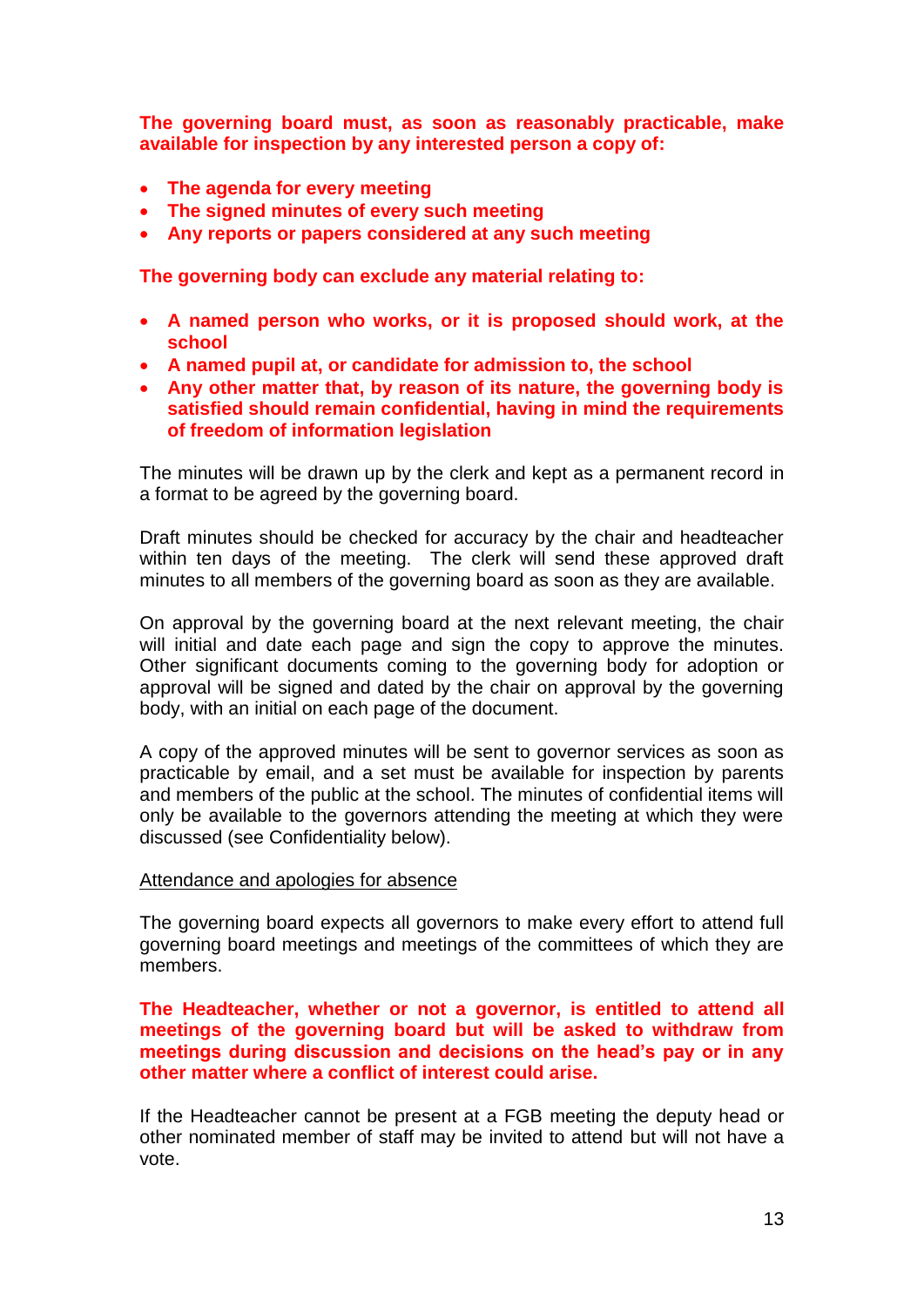The clerk records the names of all those present at the meeting, including his or her own name and the names of associate members plus any visitors and observers.

The minutes will record the late arrival or early departure of governors or associate members.

A governor who is not able to attend a meeting should give apologies, explaining the absence. The governing body will decide at the meeting whether to accept the apologies and this should be recorded in the minutes of the meeting, following a vote if necessary. Where a governor fails to attend a meeting and does not give apologies beforehand, the absence is noted in the minutes.

#### **Governors are disqualified from serving if they miss meetings for six months consecutively, starting from the first meeting missed.**

- Any governor or associate member who fails to attend a meeting of the full governing board for six months from the first meeting missed will be automatically disqualified unless the board has accepted apologies, in which case the six month period starts again from the first meeting at which apologies are not sent or are not accepted. The clerk will inform the governor or associate member of the disqualification rule before the end of the six month period.
- Where a governor or associate member is missing meetings, the chair of governors will arrange to meet the person to discuss any difficulties and provide support well in advance of possible disqualification.

## **Correspondence**

The clerk will produce a list of incoming and outgoing governors' correspondence as part of a written report for each full governing board meeting and will maintain a file of correspondence in the school available to all governors. The clerk should ensure that it is appropriate for any item to be shared before doing so.

The chair, headteacher and clerk will agree which items of incoming correspondence will be presented for discussion at full governing board meetings. This must not, however, include letters of complaint sent to the clerk. Letters of complaint will be dealt with in line with the school's complaints procedure.

The governing board will determine who should write letters, policy papers or discussion documents and other materials on its behalf. No governor should write such a letter or policy paper or make a public statement without the authority of the governing board.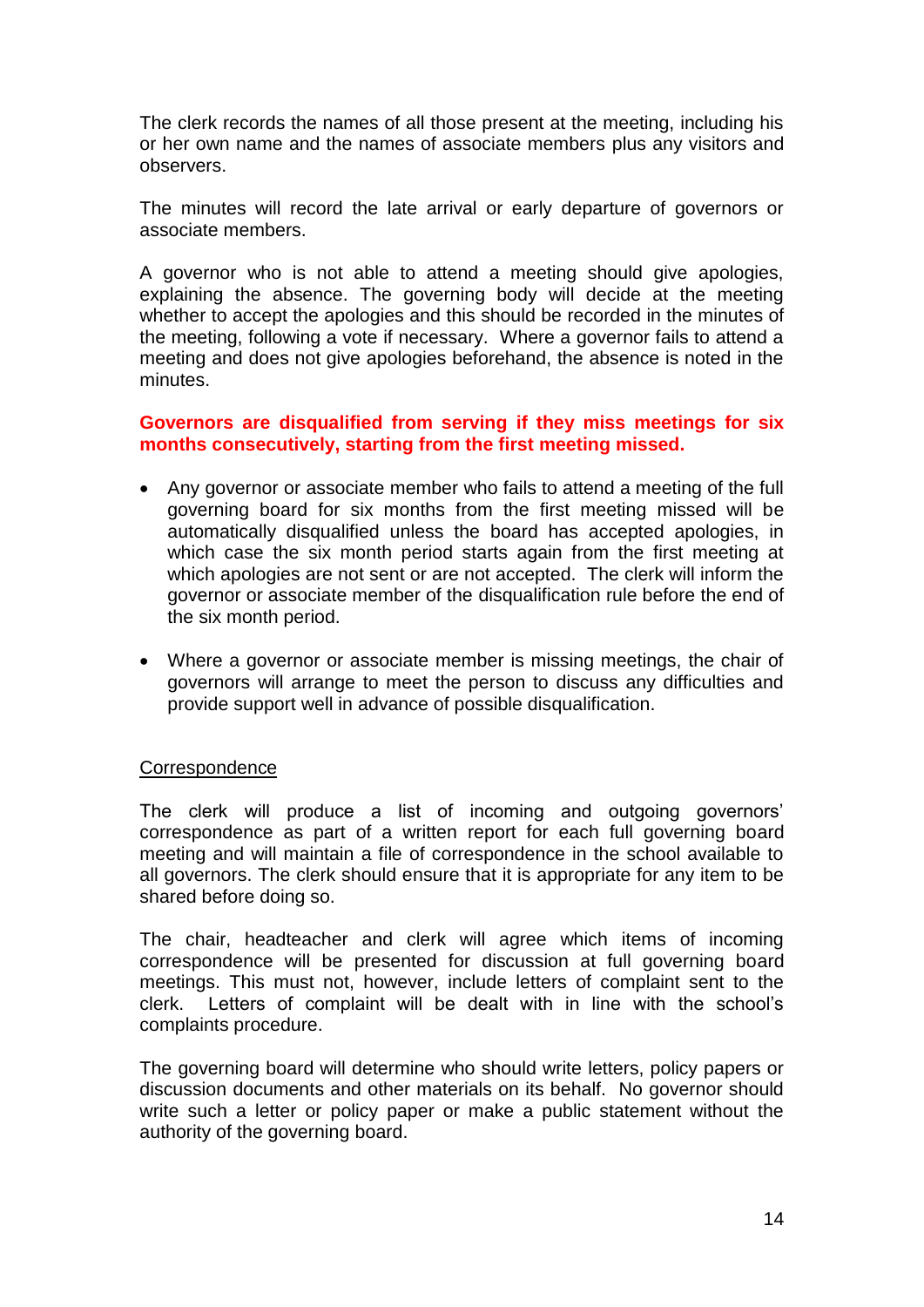## **Confidentiality**

Although minutes of governing board and committee meetings are public documents, the discussions within the meeting are confidential. All members of the governing board must respect the general confidentiality of the detailed discussions that take place in meetings.

The governing board may keep certain parts of its discussions confidential and omit details from the public minutes. A matter is confidential if so declared by the chair of governors or committee chair at a meeting with the agreement of members present and having regard for the requirements of freedom of information legislation. Generally this is done to protect the identity of persons under discussion including a parent, pupil, member of staff or governor. These items should be minuted separately as a confidential minute.

Confidential minutes will be available to all persons present at the meeting at which the matter was discussed and, at the discretion of the governing board. to other governors who need to have this information in order to form future judgements and decisions. Confidential minutes will not be available for circulation to parents or members of the public except where disclosure is required under freedom of information legislation.

The minutes of confidential items will be printed on coloured paper for ease of identification. The clerk will ensure they are kept in a secure place in the school once approved. All other copies should be destroyed. Extreme care should be taken when emailing confidential minutes and should be avoided wherever possible.

A confidential matter is not to be discussed by any governor outside the meeting, including with fellow governors. Individual governors will be asked to account for any breaches in confidentiality and the governing board may vote to suspend or remove a governor who has breached confidentiality.

#### Rights of persons to attend meetings

**In addition to governors, those who may attend a governing board meeting are:**

- **The Headteacher of the school (whether or not a governor)**
- **The clerk to the governing board**
- **An associate member – although the governing board may exclude an associate member from any part of its meeting which s/he is otherwise entitled to attend when the business under consideration concerns an individual member of staff or pupil**
- Anyone else by invitation of the governing board. (*Governing bodies may agree that some or all of their meetings will be open to the public, including staff and parents – except that members of the public must withdraw when confidential matters are under discussion.)*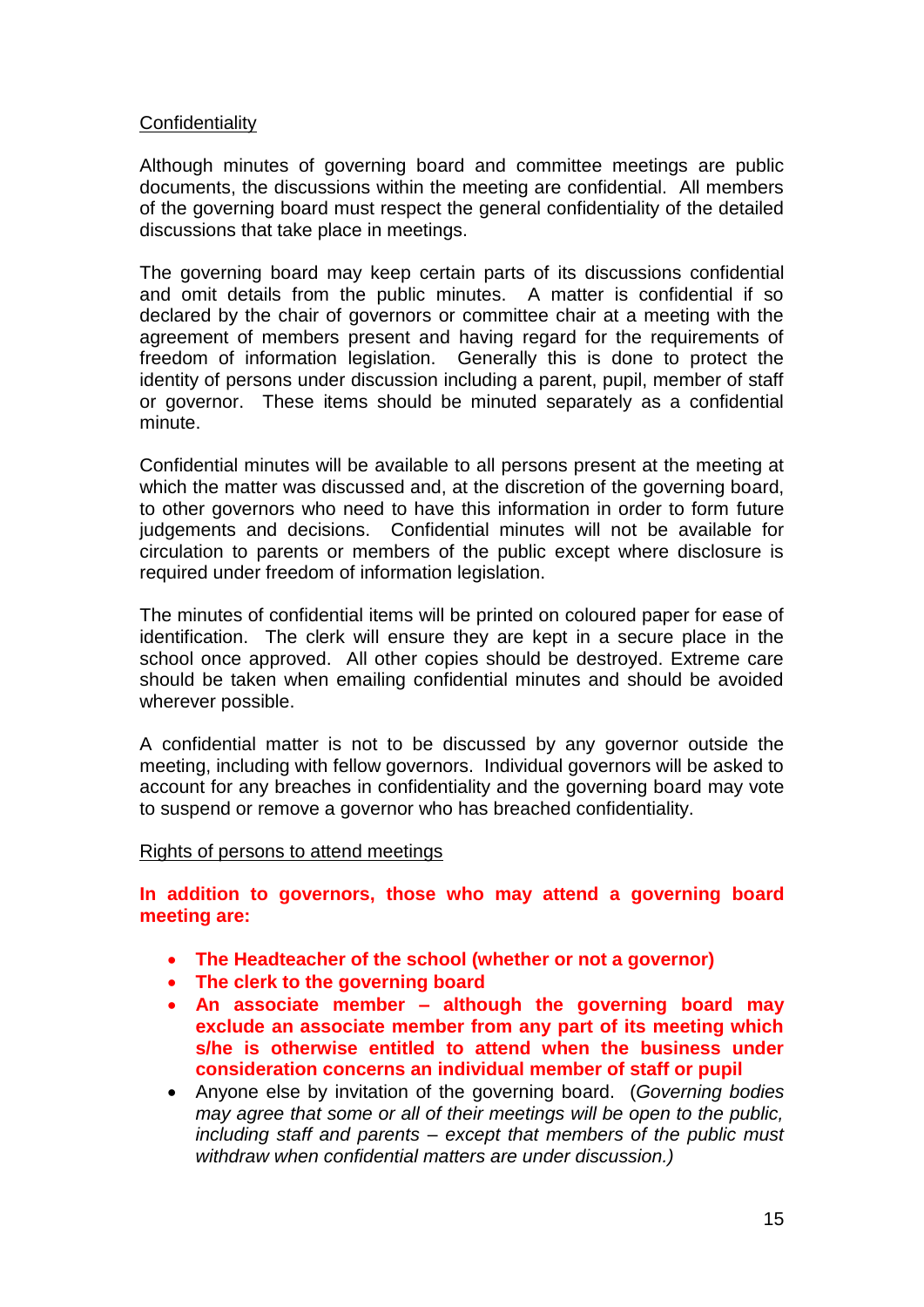• The governing body may invite observers to its meetings and this could include the deputy Headteacher and other staff members.

Non-governors are not entitled to speak at meetings unless invited to do so by the chair and they cannot vote. The governing board may ask visitors to leave a meeting at any time.

#### Conflicts of interest

**Where there is a conflict between the interests of any person and the interests of the governing board that person should withdraw from any meeting of the governing board or its committees and should not vote. In a situation where the principles of natural justice require a fair hearing and there is any reasonable doubt as to a person's ability to act impartially he or she should also withdraw from the meeting and not vote**.

#### **If there is any dispute as to whether a person must withdraw from a meeting the other governors present at the meeting must decide on this.**

Examples of cases where a fair hearing must be given include decisions relating to staff or pupil discipline or admission of pupils. The restrictions on persons taking part in proceedings do not stop a governing board or committee from allowing someone who can offer relevant evidence to a case in question from giving that evidence.

#### Action following meetings and urgent actions

The governing board will authorise the chair or clerk to ensure that action agreed at meetings is followed up by the named person within the agreed timescale.

The chair, clerk and Headteacher will monitor progress of actions when planning the next full meeting of the governing board

**Where urgent action is needed, the chair (or vice chair where the chair is unable to exercise this responsibility) has power to exercise any function of the governing board where delay would be likely to be seriously detrimental to the interests of the school or to any pupil, parent or staff member.** (In this context 'delay' means delay for a period longer than the earliest date on which it would be reasonably practicable for a meeting to be held of the governing board or of a committee to which the function in question has been delegated).

The chair will use these powers only when absolutely unavoidable and will report any urgent action taken at the next full meeting of the governing board, usually in writing as part of a chair's report to governors.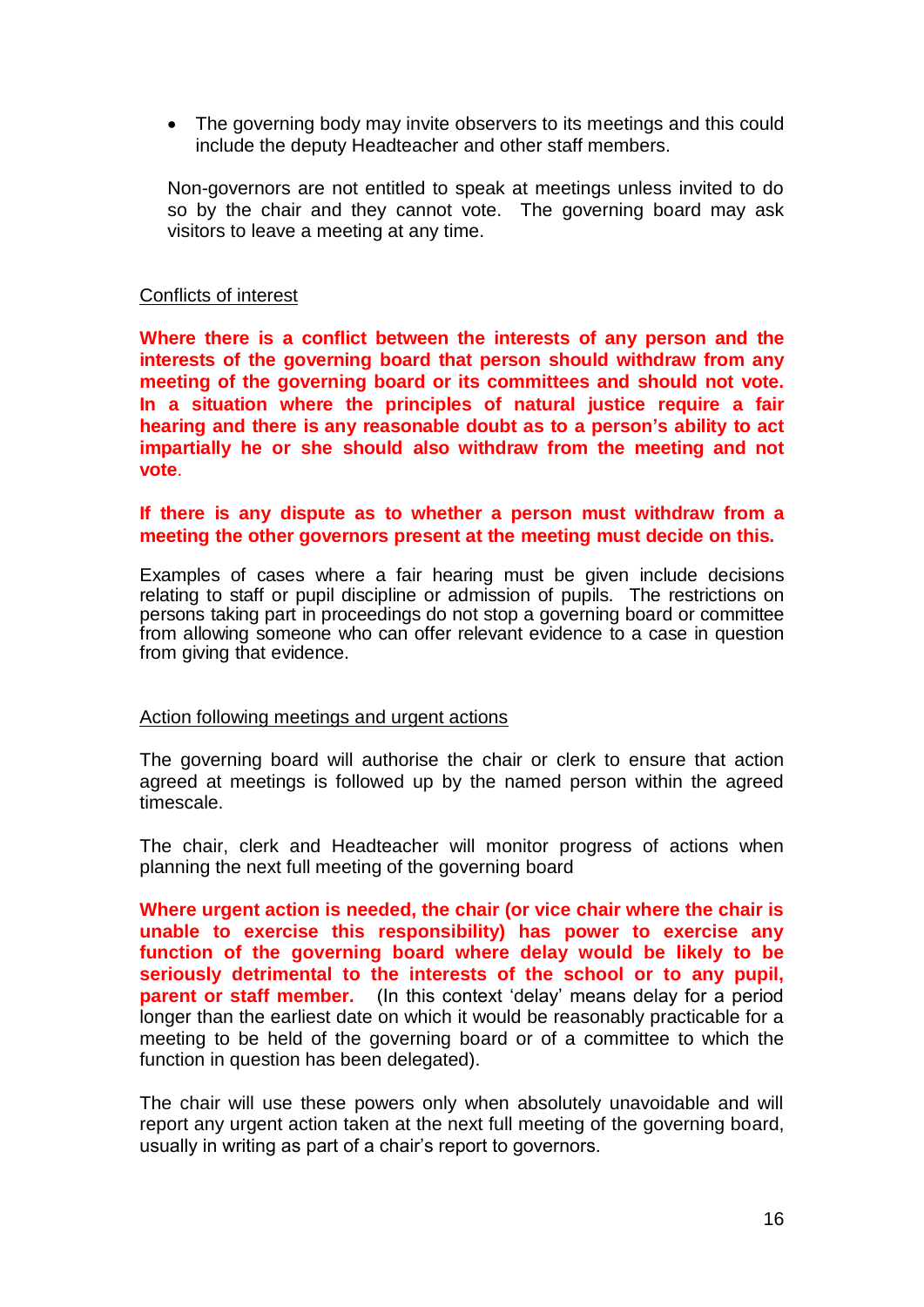## Extraordinary meetings

**Any three members of the governing body may requisition a meeting by giving written notice to the clerk that summarises the business to be conducted. The clerk must convene a meeting as soon as is practicable. At least seven days before the meeting the clerk must give each governor, associate member and the Headteacher (if not a governor) written notice of the meeting, a copy of the agenda and any papers to be considered. If the chair considers there are matters that demand urgent consideration, s/he can determine a shorter period of notice, but that period must be at least seven days if matters to be discussed include the removal of the chair, the suspension of any governor, changing the school's name or if a proposal to close the school is to be considered.**

As a matter of courtesy the chair should be informed when any three governors plan to request an extraordinary meeting. Governors considering requesting an extraordinary meeting will be expected to have given consideration to the implications for governors' time and to have weighed up other options, such as an agenda item at the next full meeting of the governing board.

## **Committees and Working Parties**

## **Committees**

It is usual for the governing board to delegate decision-making powers for some matters to its committees. Committees operate in a broadly similar manner to the governing board; they must have a chair, they may have a vice chair (although this is not a legal requirement), there has to be a clerk (this must not be a member of this committee), meetings must include an agenda and papers (distributed with due notice), minutes must be approved and published, unless confidential.

- **The governing board must determine membership and proceedings of any committee it decides to establish**
- **The governing board must review annually the establishment, terms of reference, constitution and membership of any committee**
- **The quorum for a meeting of a committee is three governors who are members of the committee**
- **Each committee must have a chair, who is either appointed by the governing board or elected by the committee, as determined by the governing board**
- **The governing board may remove the chair of a committee at any time**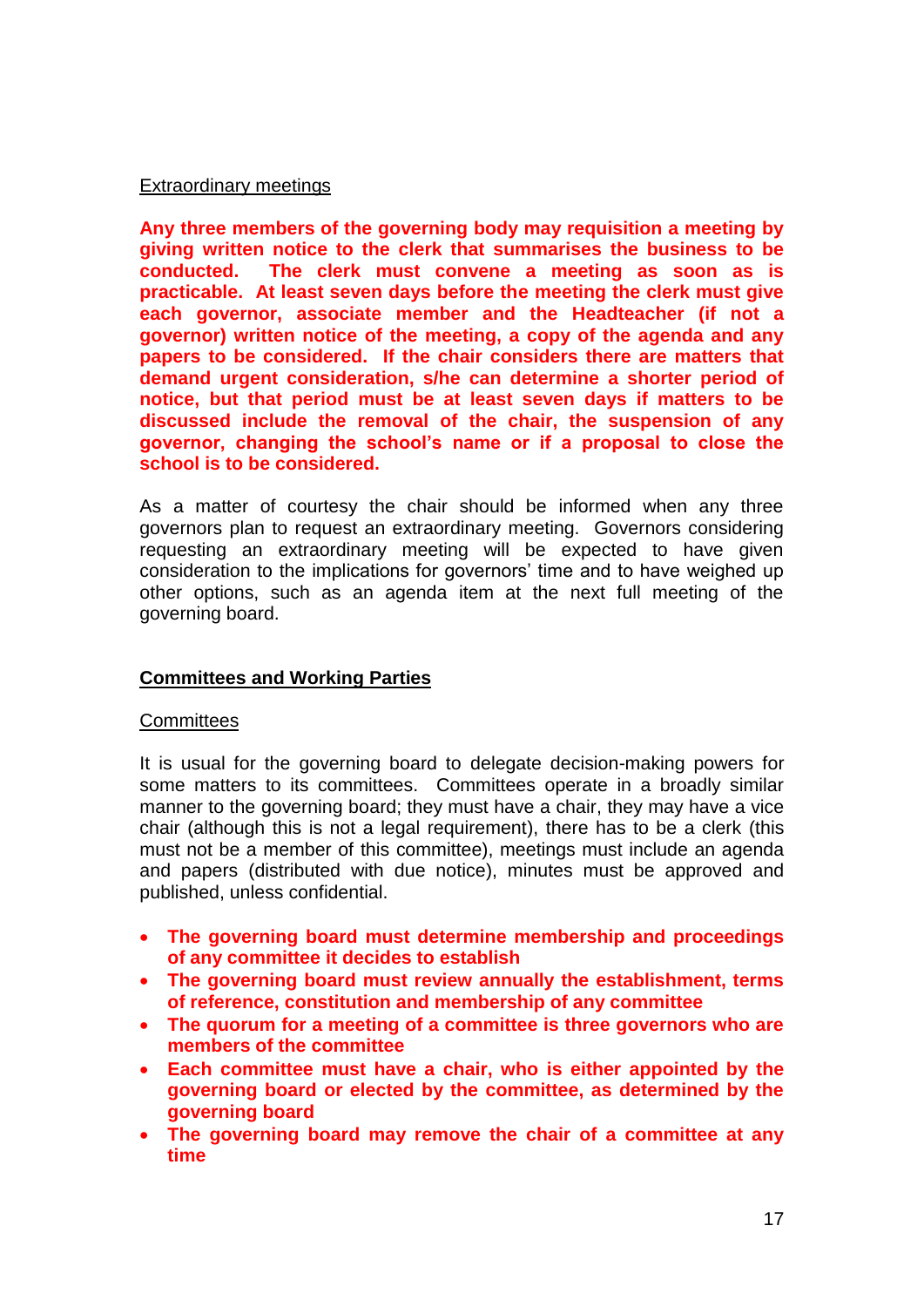- **The governing board shall appoint, and may remove, a clerk to each committee. This must not be the Headteacher. The clerk shall convene and attend meetings and ensure that minutes are drawn up**
- **The membership of any committee may include associate members, provided that a majority on the committee are governors**
- **No vote shall be taken at a committee meeting unless the majority of members of the committee present are governors**
- **Associate members may have voting rights on committees if these are granted by the governing board**

#### Working Parties

Working parties exist to consider short-term projects and initiatives. They are established, and their membership is set, by the governing board. Working parties do not have delegated powers and can make no decisions on behalf of the governing board, to whom they should report regularly.

# **Other procedures**

#### Governors' visits to school

Governors' visits are an opportunity for governors to collect information on the impact of policies and plans, to meet staff and to understand better how the school operates. While there may be an element of monitoring in a visit, governors must not monitor the quality of teaching- this is the Headteacher's responsibility. Visits will usually focus on any special responsibilities held by governors or priorities in the school development plan.

The governing board should adopt a visits policy developed in collaboration with staff - a model policy is available from governor services. The policy will lay out clear protocols for the preparation for meetings, the visit itself and post-meeting action. Every governor should visit the school at last once a year, but usually once a term, and the governing board may agree an upper limit on the number of visits per governor to avoid infringing on the time and other commitments of teaching staff. The timing and date of visits should be agreed well in advance with the Headteacher.

Feedback on each visit should be presented to the governing board, the visited teacher being invited to contribute. The process of this should be decided by the board in advance.

A log of governors' visits should be kept by the clerk or a designated governor, including the dates and purposes of visits and the teachers and classes visited.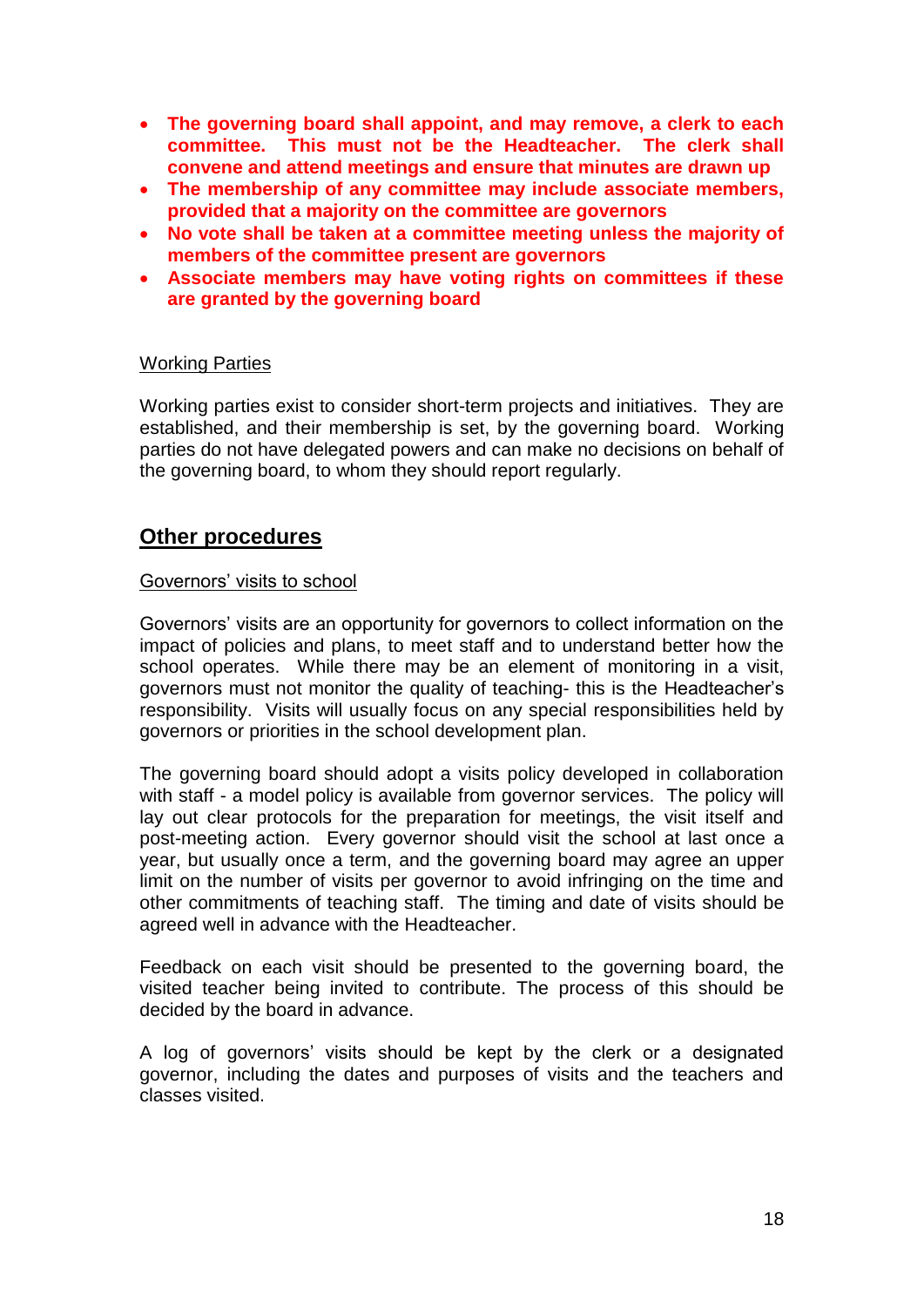## Complaints from parents and carers

**The school must have a Complaints policy** and any complaints received must be dealt with in line with this. This is likely to mean that the subject teacher or tutor will be invited first to deal with the complaint, or the Headteacher may deal with all complaints in the first instance.

In no circumstance should any governor attempt to become involved in the resolution of a parent's complaint except by advising how the process works.

It is important that governors are not involved unless they are called on to perform.

Ofsted has the power to investigate parental complaints on whole school issues (not about individual pupils) including complaints that:

- The school is not providing a good education
- The pupils' needs are not being met
- The school is not well managed
- Pupils' wellbeing is neglected

Generally, Ofsted will become involved only where the local complaints procedure has been exhausted and can, in extreme cases, organise an immediate inspection.

# **The suspension of governors and removal from office**

The governing body may suspend a governor from its meetings for a fixed period of up to six months*.* 

## **The grounds for suspension are if the governor:**

- **works at the school and is subject to disciplinary proceedings**
- **is subject to court or tribunal proceedings, the outcome of which could mean that s/he is disqualified from holding office as a governor**
- **has acted in a way that is inconsistent with the school's ethos or religious character and has brought, or could bring, the school or the governing body into disrepute**
- **is in breach of the duty of confidentiality to the school the staff and the pupils**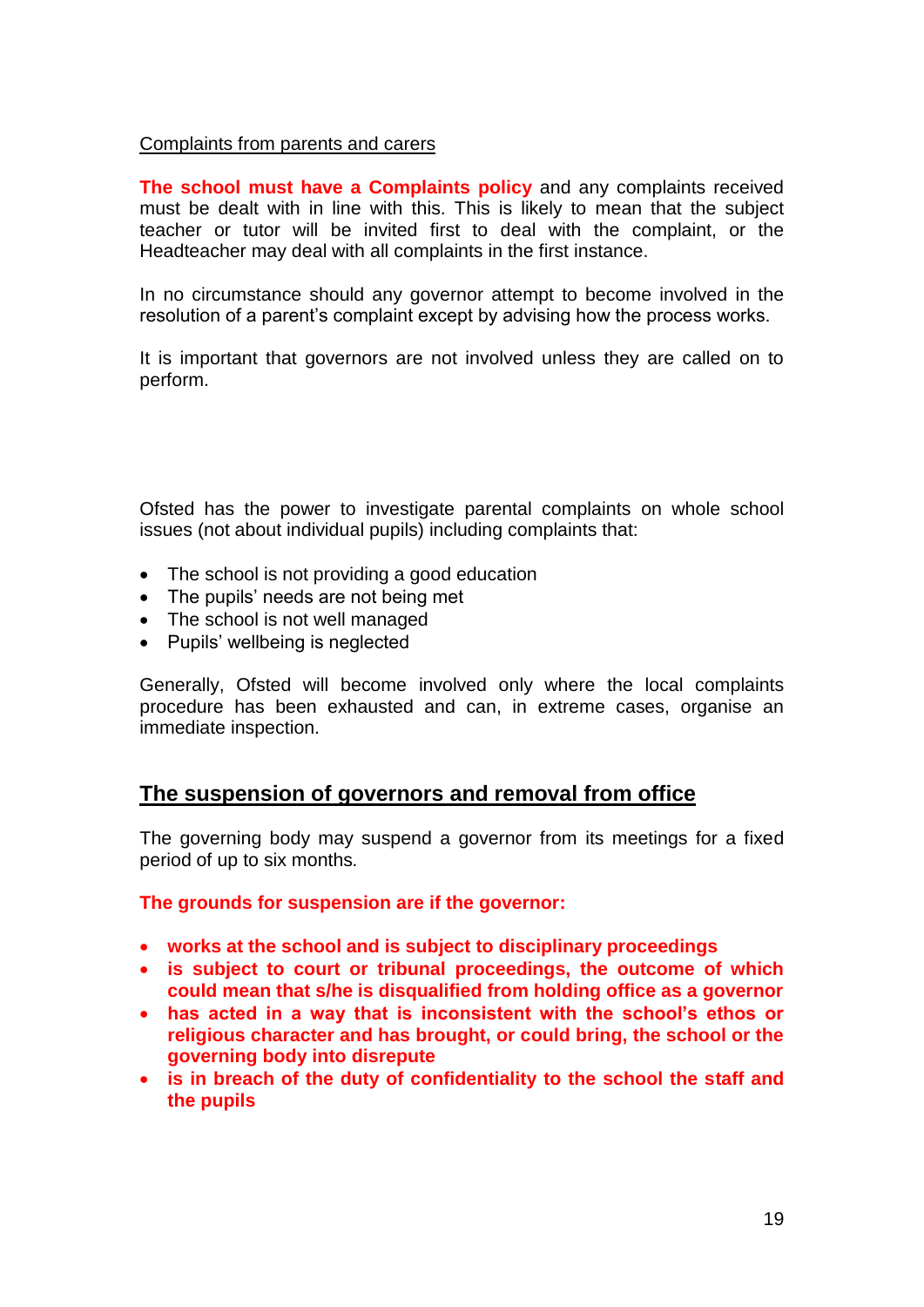A governing board can vote to suspend a governor on any of these grounds but does not have to. Suspension on points 3 and 4 should be used only as a last resort after other efforts to seek resolution have been used.

**Any motion to suspend must be specified as an agenda item at a meeting of which at least seven days' notice has been given. Before the governing board votes to suspend a governor, the governor proposing suspension must give the reasons for doing so and the governor proposed for suspension must be given the opportunity to make a statement in response before withdrawing from the meeting so that the vote can take place. If it is decided that suspension will be invoked, a second vote takes place to determine the period of suspension. All voting is by secret ballot.**

**A governor who has been suspended must be given notice of any meetings and must be sent agendas, reports and papers for meetings missed during suspension and shall not be disqualified from continuing to hold office for failure to attend meetings for six months.**

**The reasons for proposed removal must be made known to the governor who will have an opportunity to make a defence. A vote by secret ballot will be taken on a resolution to remove.** 

**The local authority may remove an authority governor and the diocese a foundation governor.**

**Any governor will automatically be removed from the governing board if disqualified by reason of unauthorised absence from governing board meetings for more than six months or if s/he is subject to any other legal grounds for disqualification.**

# **Communication matters**

- 1. Communication to the governing body from the LA and the DFE, among others, and communication from the governors to these bodies shall b via the Clerk to governors.
- 2. All governors should complete a form with their contact details. These will be stored by the clerk. This information will be published on the school website, on the DfE website Get Information About Schools and added to the LA's online register of governor information Dorset Nexus.
- 3. E mail and Sharepoint shall be used for the dissemination of agendas, papers and minutes for governor meetings and all other governor related matters. Governors are expected to access location of documents relating to meetings prior to meeting and come prepared with questions in relation to any of the information shared ahead of meeting